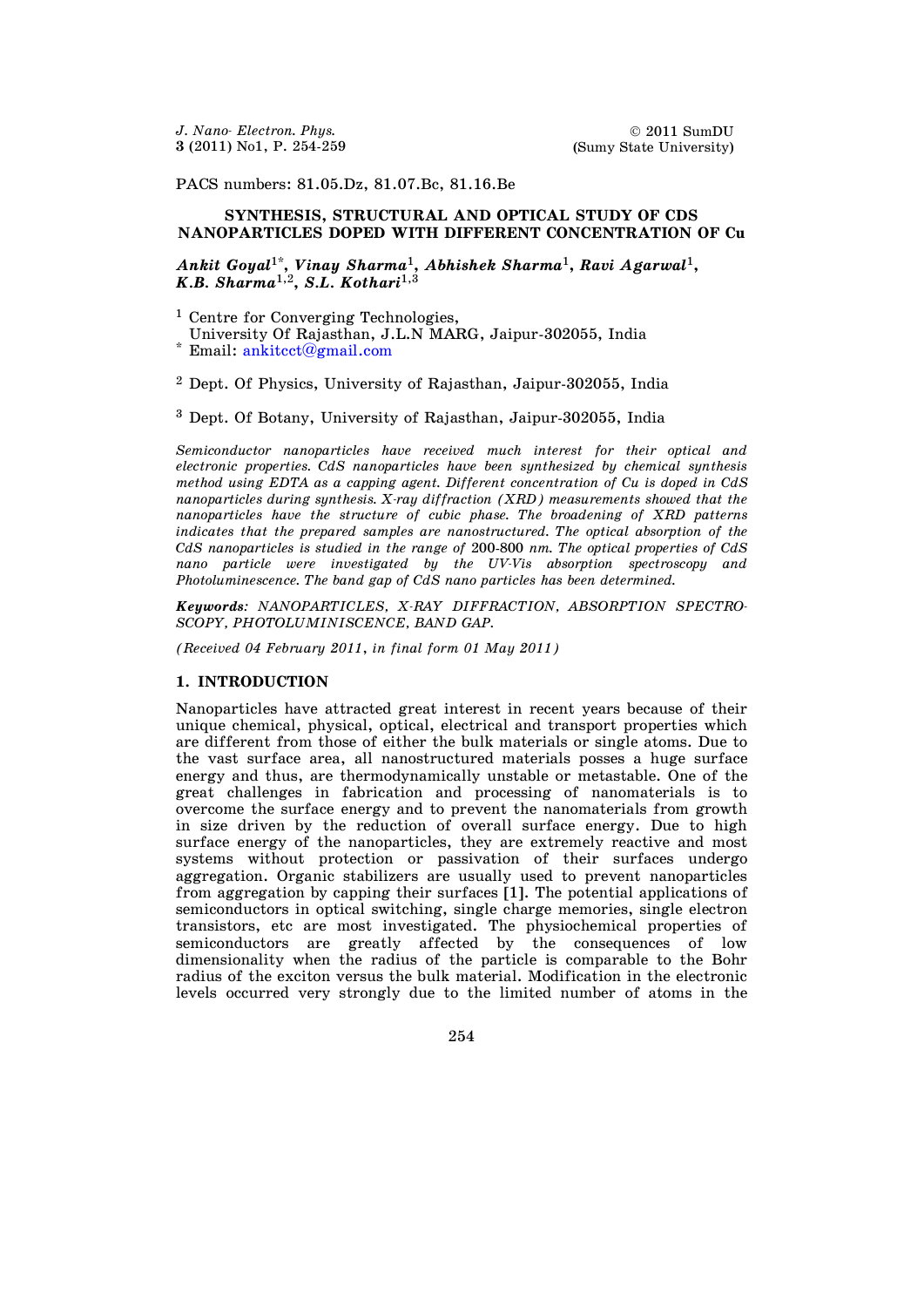particles [2]. In undoped II-VI semiconductors such as CdS, CdTe, CdSe and ZnS, the band gap is engineered by controlling the crystal size, leading to a tunable band edge emission. By doping the nanoparticles with luminescent activators, the excitation can be tuned by quantum size effect while the activator related emission is largely unchanged [3].

 Various effort have been made by the researchers to dope transition metal ions in nanomaterials. P.H. Borse et al. [4] have reported the luminescence quenching in ZnS nanoparticles due to Fe and Ni doping. They found that the blue light emission in ZnS nanoparticles could be completely quenched when doped with iron and nickel.

 Nowadays the combination of semiconductor NCs with the polymer matrix has received much attention due to their nonlinear optical properties. The polymer prevents particles from agglomeration and provided a stable medium [5].

## **2. EXPERIMENTAL**

Nanoparticles of CdS and CdS:Cu have been prepared by chemical precipitation method. All the chemicals were of analytical grade and were used without further purification. The percentage of cu doping is from 1 wt % to 5 wt %. The samples are given numbers as sample No. 1 for the pure CdS, sample No. 2 for 1 wt % Cu doped CdS and respectively. The particles separated by filtration and centrifugation, and then dried in vacuum decicator for two days.

 The wide angle X-ray diffraction pattern of the samples were obtained using Bragg- Brentanno geometry on P analytical X'pert Pro diffractometer in 2 $\theta$  range of 15-80° with CuK<sub>α</sub> radiation source ( $\lambda = 1.5406$  Å). The X-ray tube was operated at 45 kV and 40 mA. UV-visible spectrum of the nanoparticels dispersed in alcohol is recorded using Shimadzu Cary Model 5000 spectrophotometer in the wavelength range 200-800 nm. The PL is recorded using Shimadzu PL.

## **3. RESULTS AND DISCUSSION**

#### **3.1 Structural properties**

Fig. 1 shows the X-ray diffraction pattern of the CdS nanoparticle and Cu doped CdS nanoparticles (up to  $4 \text{ wt } \%$ ) with different concentration. The XRD peaks are found to be very broad indicating very fine size of the grains of the sample.

Three diffraction peaks appearing for all the samples at  $2\theta$  values of about 26.67, 43.73 and 51.95 correspond to the (111), (220) and (311) planes of cubic phase of CdS. The addition of Cu to CdS nanoparticles does not create any change in the CdS matrix. The XRD data was refined by removing the broadening due to instrumental and non uniform stain present in the lattice. The average grain size of the sample is determined to be  $\sim 2.3$ nm from the full width at half maximum of the most intense peak making use of the Scherrer equation.

$$
D = 0.9\lambda/\beta \cos\theta, \tag{1}
$$

where  $\lambda$  is the wavelength of the X-ray radiation,  $\beta$  is the FWHM in radians of the XRD peak and  $\theta$  is the angle of diffraction. Average particle size calculated from XRD has been shown in Table 1.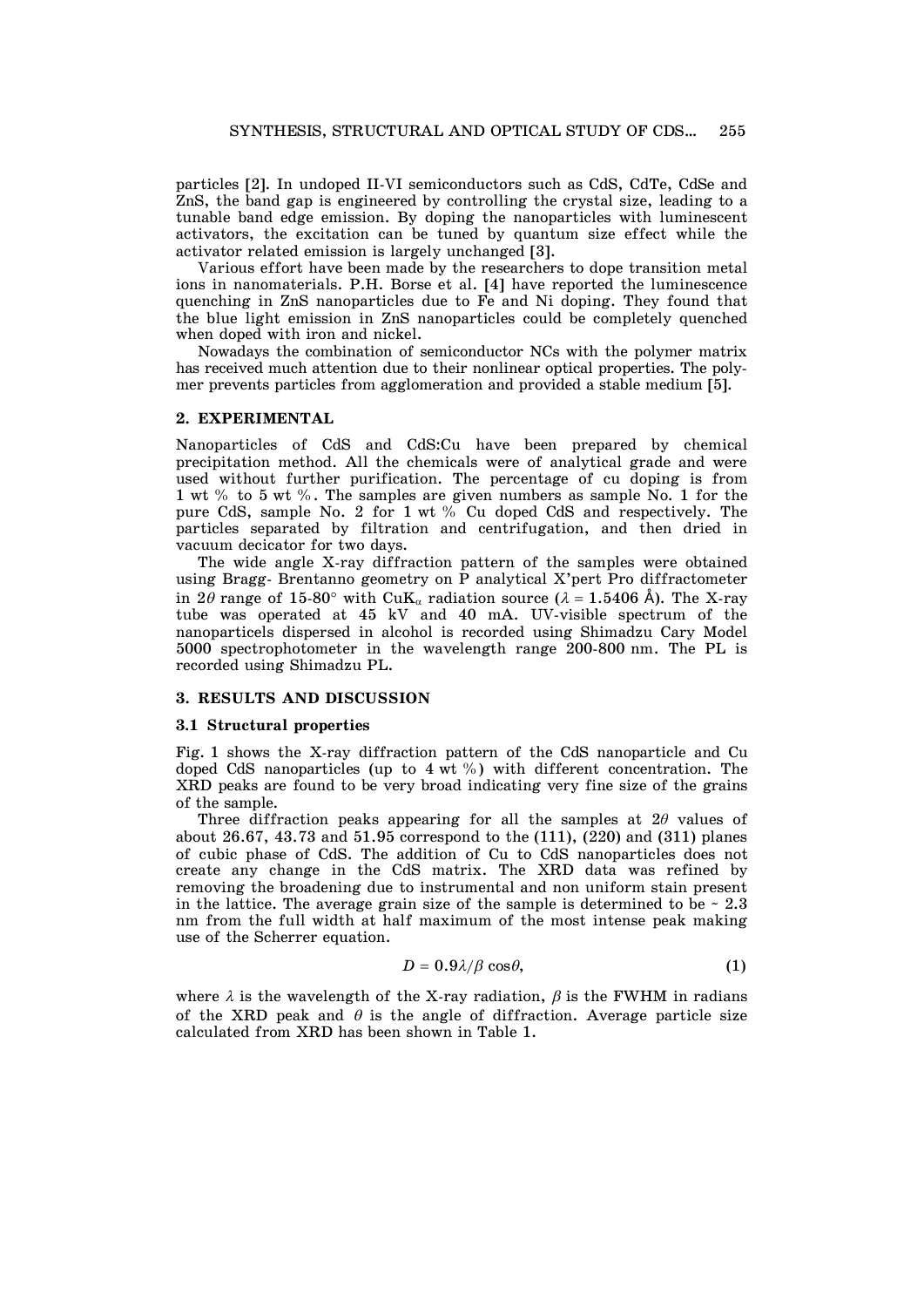

*Fig. 1 – XRD pattern of samples* 

*Table 1 – Values of particle sizes of all the sample through XRD* 

| Sample      | Particle Size through XRD (nm) |  |
|-------------|--------------------------------|--|
| Sample no.1 | $2.3\,$                        |  |
| Sample no.2 | 5.6                            |  |
| Sample no.3 | 3.0                            |  |
| Sample no.4 | 2.5                            |  |
| Sample no.5 |                                |  |

# **3.2 Optical measurements**

### 3.2.1 UV-VIS

The UV-visible absorption spectroscopy has been used to monitor the optical properties of nano-sized particles. The absorption spectrum of the nanoparticles of CdS with doping of different concentration of Cu is shown in Fig. 2. The absorbance versus wavelength traces for all samples have been recorded in the range 300-700 nm. The absorption, which corresponds to electron excitation from the valence band to conduction band, can be used to determine the nature and value of the optical band gap. The relation between the absorption coefficients ( $\alpha$ ) and the incident photon energy ( $h\nu$ ) can be written as [6],

$$
(\alpha h \nu) = A (h \nu - E_g)^n \tag{2}
$$

where *A* is a constant and  $E_g$  is the band gap of the material and exponent *n* depends on the type of transition. For direct allowed  $n = 1/2$ , indirect allowed transition,  $n = 2$ , and for direct forbidden,  $n = 3/2$ . The spectrum exhibits well-defined absorption features (peaks) from 475 nm to 495 nm respectively for all the samples, which is considerably blue-shifted relative to the peak absorption of bulk CdS indicating quantum size effect [7, 8].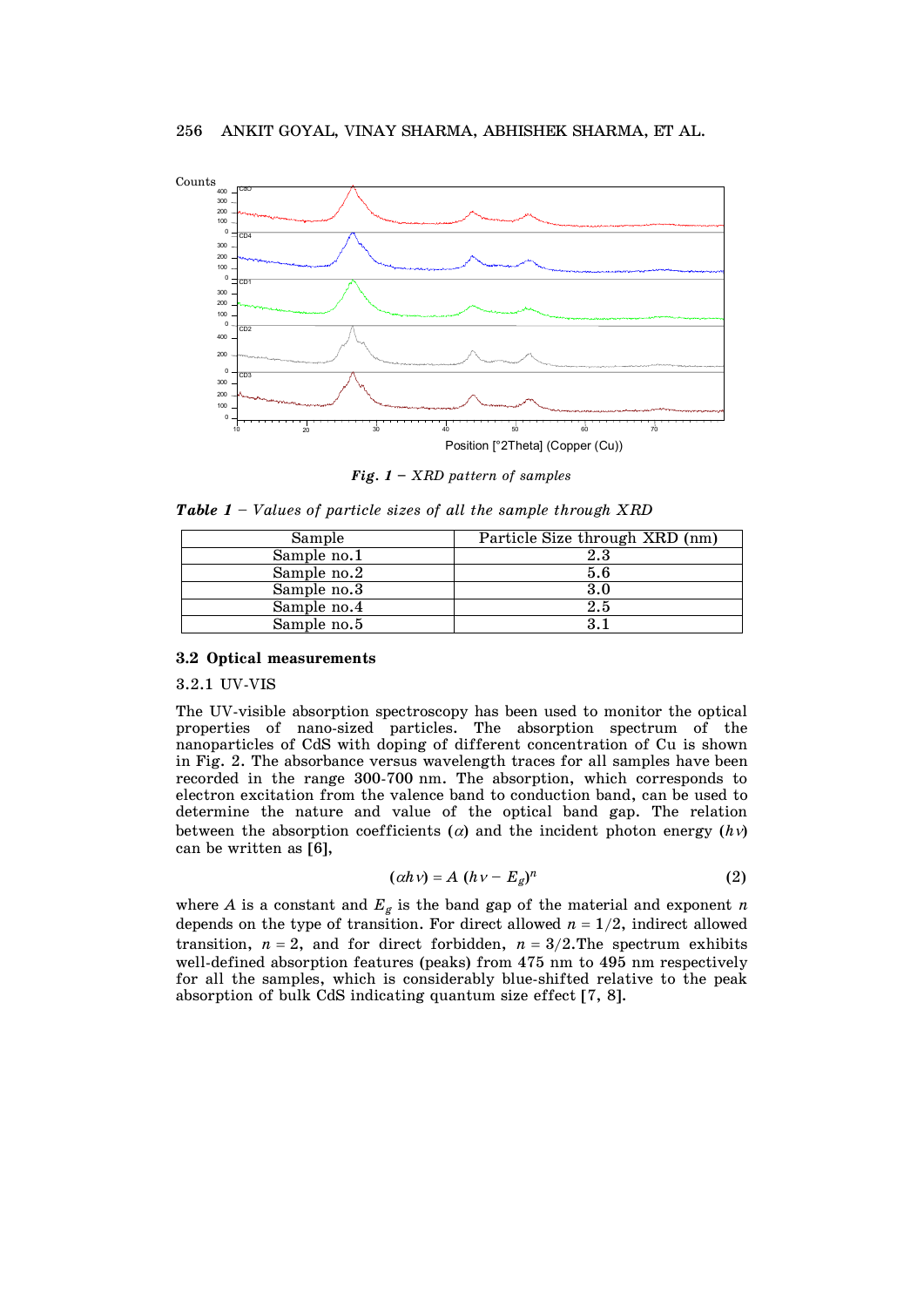

*Fig. 2 – Absorption spectra of all samples* 

To measure the energy band gap from the absorption spectra a graph  $(\alpha h\vee)^2$ versus  $h\nu$  is plotted (Fig. 3) The absorption edge shifts towards the lower value of wavelength (higher energy) with a increase in concentration of Cu. It is clear that band gap increase with doping concentration slightly. The trend of observed band gap variation after doping in present study is similar to that reported earlier [9, 10]. In our system, it is postulated that the number and rate of nucleation is increased with  $Cu^{2+}$  doping concentration because of lesser solubility of CuS, which produces relatively small particle leading to quantum confinement effect.

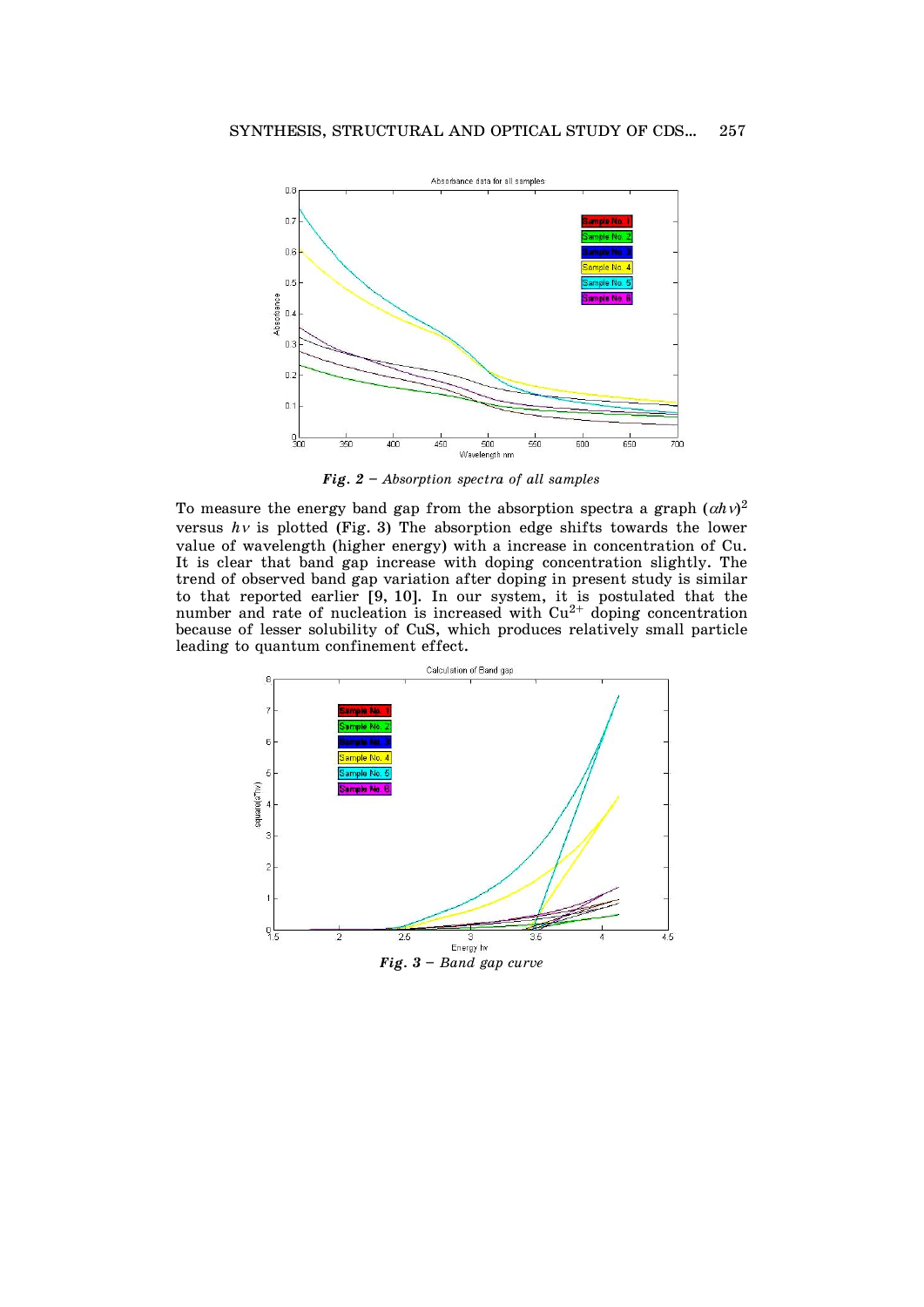## 258 ANKIT GOYAL, VINAY SHARMA, ABHISHEK SHARMA, ET AL.

Particle size shown in Table 1 is calculated by Brus Equation which is given as

$$
E = E_g + h^2/8R^2[1/m_e^* + 1/m_h^*]1.8e^2/4 \Omega \varepsilon_0 \varepsilon_a R - 0.124e^4/h(4\Omega \varepsilon_0 \varepsilon_a)^2 [1/m_e^* + 1/m_h^*]^{-1}
$$
(3)

where *E* is the onset of absorption of the sample, *Eg* is the bulk band gap, *R* is the radius of the particle,  $m_e^*$ ,  $m_h^*$  are the reduced masses of the conduction band electron and valence band hole in units of the electron mass  $m_0$ ,  $\varepsilon_0$  is the vacuum permittivity and  $\varepsilon$  is the high-frequency dielectric constant.

*Table 2 – Band gap values and corresponding particle size for different samples* 

| Sample Id    | Sample Details | Band Gap(eV) | Particle Size<br>(nm) |
|--------------|----------------|--------------|-----------------------|
| Sample No. 1 | CdS Pure       | 3.38         | 1.22                  |
| Sample No. 2 | CdS:Cu $1\%$   | 3.40         | 1.21                  |
| Sample No. 3 | CdS:Cu $2\%$   | 3.43         | 1.20                  |
| Sample No. 4 | CdS:Cu $3\%$   | 3.44         | 1.19                  |
| Sample No. 5 | CdS:Cu $4\%$   | 3.47         | 1.17                  |
| Sample No. 6 | CdS:Cu $5\%$   | 3.51         | 1.15                  |

#### 3.2.2. Photoluminescence

Photoluminescence emission spectra (at 300 K ) of all the samples excited at 300 nm has been shown in Fig. 4. Sample No. 1 shows a peak centered at 600 nm. The broad emission centered at 600 nm is attributed to carrier recombination at surface states. It could be due to either sulphur vacancies or cadmium vacancies depending on the availability of the cations or anions [11]. This broad emission centered at 600 nm is due to cadmium vacancies at the surface of sample No 1.This is to be Red emission while as the concentration of Cu increases in the material, blue shifting has been observed.

 Sample No. 2 and 3 are showing emission peak at 545 nm and 543 nm which is Green emission, whereas Sample No. 4 is showing at 520 nm and sample No. 5 and 6 showing at 510 nm and 508 nm respectively. The Green emission band was associated with the emission due to electronic transition from the conduction band to an acceptor level due to interstitial sulphur [12]. Red emission was observed due to the presence of sulphur vacancies [13].

# **4. CONCLUSION**

Nanoparticles of CdS and with different doping concentration of cu are synthesized through chemical synthesis method. The crystal structure and grain size of the particles are determined using XRD. UV-Vis absorption spectrum showed a blue-shift indicating quantum confinement of charged particles. Band gap of particles increases as the concentration of Cu increases in the sample. Blue shifting in PL spectra with increase in concentration of Cu is due to electronic transition from the conduction band to an acceptor level due to interstitial sulphur.

Authors wish to acknowledge Mr. Rajiv Singh, NPL, New Delhi for providing the facility of PL.